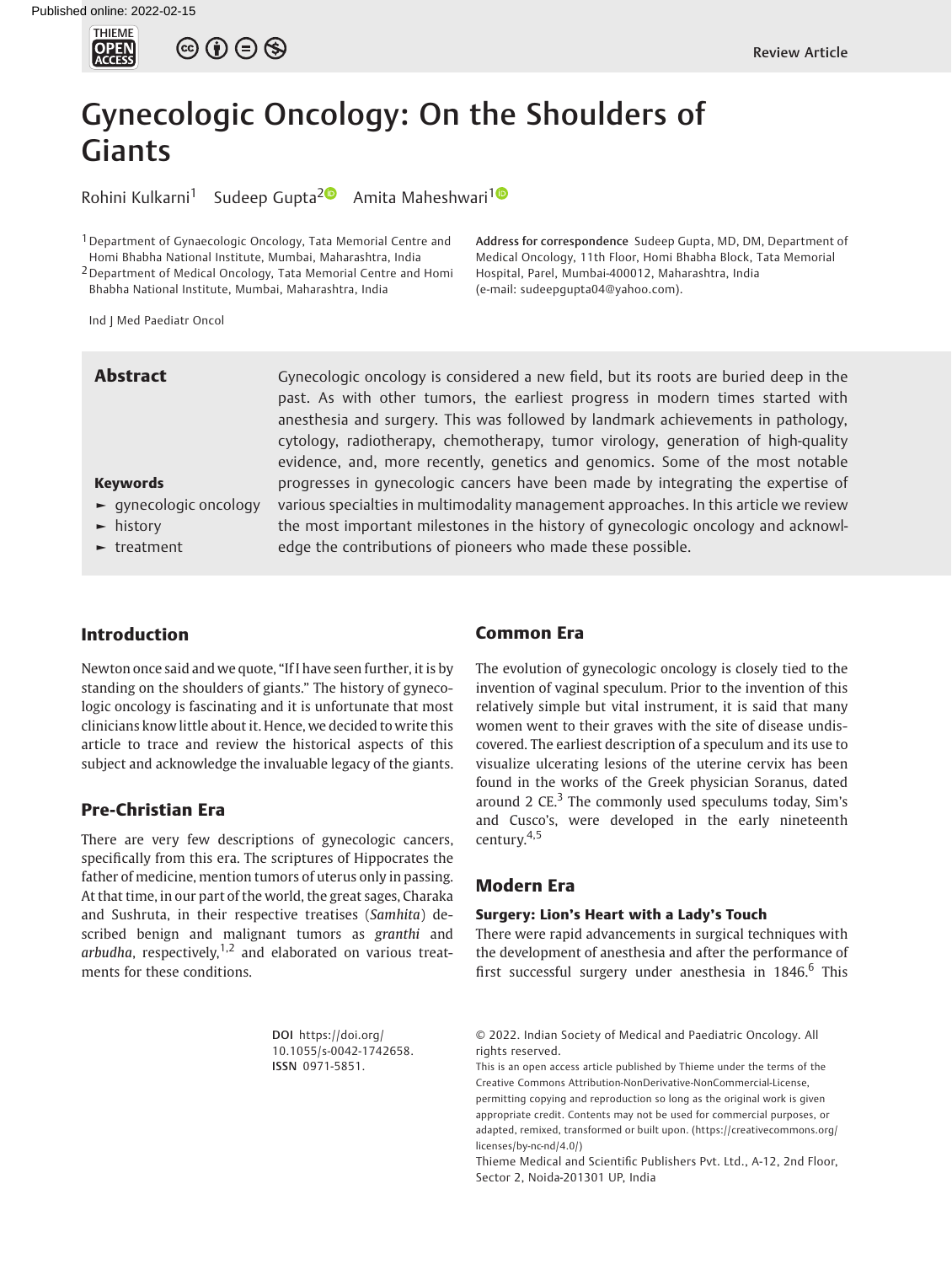brought about a paradigm shift in the management of many diseases, including cancer. Sir James Simpson is credited with application of this novel discovery in gynecologic procedures. He performed the first amputation of cervix for a large warty growth on the cervix, assumed to be cervical cancer.

Wilhelm Alexander Freund, in the late nineteenth century, was the first person to report successful removal of cervical cancer by an abdominal hysterectomy. However, in that era, this procedure had a 25 to 30% risk of operative mortality.<sup>8</sup> This mortality was considerably reduced by Schauta's technique of vaginal hysterectomy.<sup>9,10</sup> This technique found resurgence later, when extraperitoneal lymphadenectomy was added to it by Professor Subodh Mitra.<sup>11</sup> The landmark year for gynecologic oncology was 1898, when the Austrian gynecologist Ernst Wertheim introduced the procedure of radical abdominal hysterectomy to the world.<sup>9,12</sup> His eponymous technique further reduced operative mortality, although the long-term survival for cervical cancer patients still remained at only 20 to 30%. However, prior to popularization of the technique by Wertheim, radical hysterectomy had already been performed for the first time in 1895 by an American doctor John Clark, at Johns Hopkins Hospital, who was a resident at the time.<sup>13,14</sup>

This was followed by the brilliant work of Joe Vincent Meigs, an American obstetrician and gynecologist, and Professor of Gynecology at Harvard Medical School, who was a grandson of Captain Joe Vincent Meigs, the inventor of a steam monorail known as the Meigs single-track elevated railroad. Aside from his scholarship and numerous publications, including the famous textbook Tumors of the Female Pelvic Organs  $(1934)$ ,  $^{15}$  and vivid description of the clinical syndrome that goes by his name, he is credited with adding extensive pelvic lymphadenectomy to Wertheim's procedure.<sup>16</sup>

In the 1930s and 1940s, Meigs conceptualized the modern ovarian cancer cytoreductive surgery (CRS) by staunchly advocating for removal of uterus, ovaries, and diseased peritoneum. He is credited with the following statement: "it is a good rule in ovarian cancer, to remove as much tissue as possible, if the patient's condition permits." These principles continue to hold good to this day in the management of this disease.16,17 It was Griffiths, Meigs' protégé, who used multiple regression analysis (which was relatively new in that era) in his retrospective case series of ovarian cancer patients. He found that survival time was inversely proportional to the size of the largest residual mass. He recommended a cut-off of 1.5 cm for residual disease, which correlated with better survival.<sup>18</sup> Eventually, the goal of CRS has evolved to removal of all macroscopic disease. Following this seminal work, CRS combined with chemotherapy became the standard of care for ovarian cancer.

Meigs is also credited with envisioning the "peritoneoscope" to achieve a diagnosis and for intraperitoneal evaluation—a precursor of modern-day laparoscope.<sup>16</sup> This was perhaps the birth of minimally invasive surgery (MIS), primarily as a diagnostic tool. MIS has subsequently achieved a strong foothold in surgery for benign conditions and has recently made inroads in cancer care. Subsequent to some path-breaking randomized trials in colon and endometrial cancers, which showed superior outcomes of laparoscopic surgery in terms of immediate postoperative morbidity and recovery with noninferior survival rates when compared with open surgeries, there was rapid adoption of MIS in management of gynecologic cancers.<sup>19–21</sup> Robotics-assisted laparoscopic surgery was added to MIS armamentarium in 2005. However, the presentation and publication of multiinstitutional, multinational LACC—Laparoscopic Approach to Cervical Cancer—trial in 2018 dealt a huge blow to the use of MIS in cervical cancer.<sup>22</sup> The results of this ground-breaking trial showed nearly a fourfold increase in the chance of recurrence and sixfold increase in the chance of death associated with MIS in cervical cancer. Subsequently, there has been a global decline in the use of MIS for early cervical cancer. However, it remains a standard treatment in early endometrial cancer.

The next theme of debate in gynecologic oncology is secondary CRS in ovarian cancer. The debate is currently without resolution because one well-conducted multicentric randomized controlled trial (RCT) failed to show overall survival benefit with the secondary CRS, $^{23}$  while two subsequent studies show progression-free survival benefit (one of them also showing an overall survival benefit) in wellselected cases based on predefined objective criteria. $24,25$ 

#### Radiotherapy: Rays Replacing Knives

Concomitant with surgical advances, the field of radiotherapy also progressed rapidly. Marie Curie, a Polish-French physicist, a two-time Nobel Laureate, laid the foundation of radiotherapy by isolating the first known radioactive elements, polonium and radium, in  $1898<sup>26</sup>$  Later, medical use of radiation was standardized by the selfless work of many scientists like Emil Grubbe, who ultimately succumbed to radiation-induced cancer much like Marie Curie, who died of aplastic anemia induced by repeated high-radiation exposure.<sup>27</sup> Many early advocates of radiotherapy supported the use of radiotherapy source close to tumor, i.e. brachytherapy. At that time, this technique was hazardous due to highradiation exposure to the treating staff. Hence, it faded away with the advent of teletherapy, which was considerably safer in terms of radiation exposure. Recently, with newer techniques of remote after-loading, brachytherapy has had a second coming as a major mode of treatment in gynecologic cancers. An important milestone in the field of gynecologic radiotherapy was the world's first ever use of Cobalt-60 for the treatment of cervical cancer on October 27,  $1951<sup>28</sup>$ 

The first radiotherapy unit in India was started in Calcutta Medical College Hospital in 1910.<sup>29</sup> Documented reports of brachytherapy for cancer treatment in India have been found as early as  $1930<sup>30</sup>$  However, a big impetus to radiotherapy was given by Dr. Ramaiah Naidu, a former associate of Marie Curie, who established the first radon plant at Tata Memorial Hospital, Mumbai, in 1941.<sup>31</sup>

Over time, radiotherapy evolved as the standard treatment in patients with locally advanced cervical cancer. The burning question regarding choice of surgery versus radiotherapy in early-stage carcinoma cervix was answered by the well-known Landoni trial in 1997.<sup>32</sup> This study established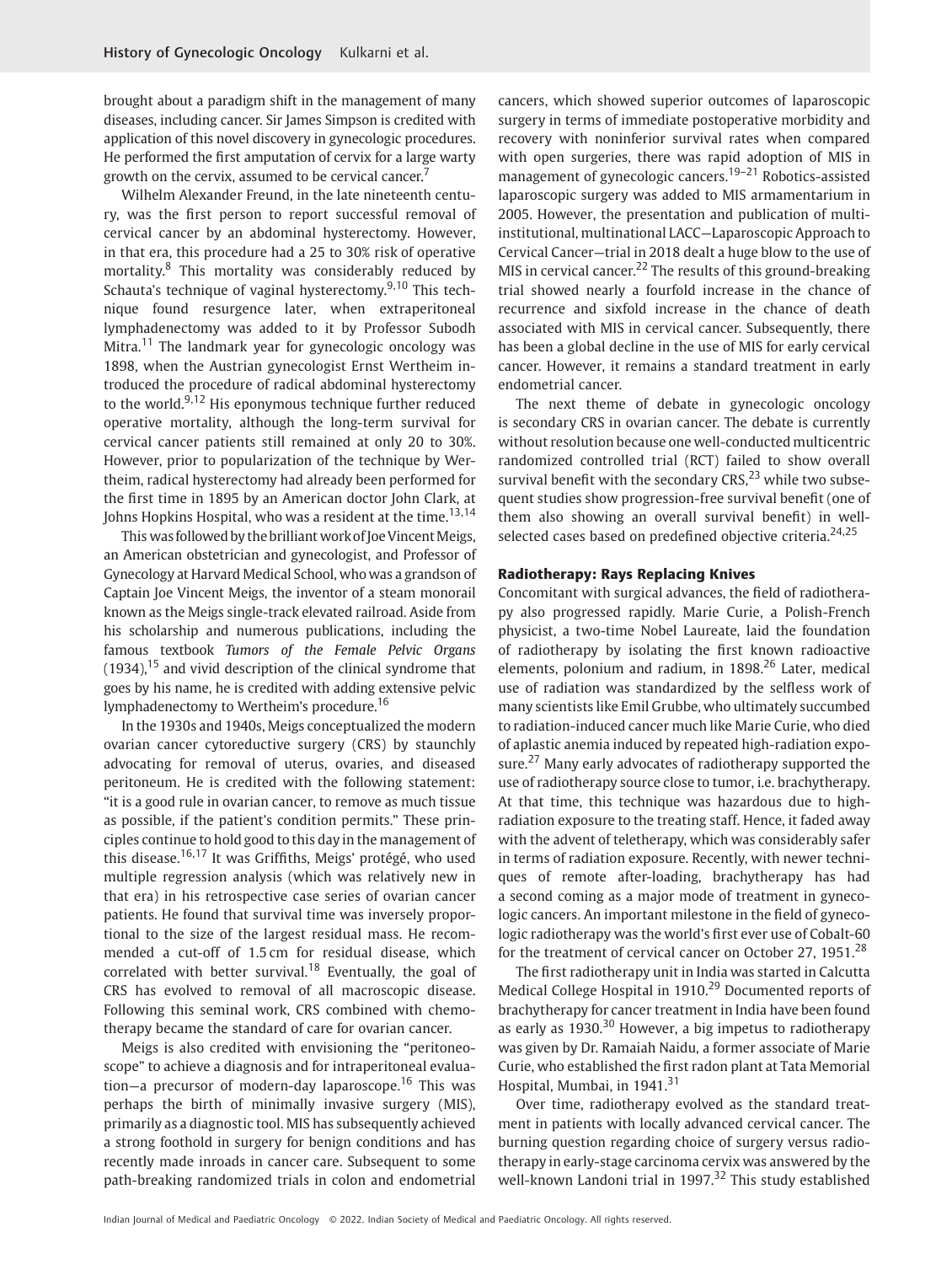that surgery and radiotherapy resulted in equivalent outcomes in early-stage cervical carcinoma in terms of overall and disease-free survival (DFS). However, combination of radical surgery followed by adjuvant radiation therapy led to increased morbidity, especially urinary tract complications. In 1999, multiple studies established the superiority of concurrent chemo-radiation when compared to radiotherapy alone in locally advanced cervical cancer.<sup>33,34</sup> Since then, chemo-radiation has remained the standard of care in management of locally advanced cervical cancer.

Radiation has also been shown to be beneficial in improving DFS when used as adjuvant treatment in high- and intermediate-risk endometrial cancers.35–<sup>37</sup>

#### Pathology: The Backbone of Oncology

Rudolph Virchow, a German physician, politician, and anthropologist, arguably laid the foundation of modern oncopathology with his description of the framework of cellular pathology. The word "cell", to describe the basic unit of life, had already been coined in 1665 by Robert Hooke. Virchow, who loved the microscope, emphasized that most diseases could be understood in terms of cellular dysfunction. He proposed his famous axiom Omnis cellula e cellula—every cell arises from another cell—in 1855. It was only several decades later, in the early twentieth century, that the diagnosis of cervical and other cancers had transitioned from clinical to pathological.<sup>38</sup>

In 1925, a German gynecologist, Hans Hinselmann, constructed a low-power telescope, called the colposcope, which was used to visualize the cervix.<sup>39</sup> Around the same time, in 1928, the novel idea of examining the vaginal smears to detect cervical cancers was put forth by Aurel Babes in Romania and Georges Papanicolaou, a Greek-American, in America. The "Pap smear", named after Papanicolaou, became accepted and implemented widely after Papanicolaou's publication of Diagnosis of Uterine Cancer by the Vaginal Smear with Herbert Traut in  $1941.<sup>40,41</sup>$  Medical history has sided with Papanicolaou in the credit for "Pap test" because the method used by Babes (collecting cervical cells by using a platinum loop) was considered to be substantially different. However, Babes also deserves credit for this discovery. He actually described his method one year before Papanicolaou, in 1927, and the test is known as Methode Babes-Papanicolaou in Romania.

James Ernst Ayre further refined this procedure and put forth the idea of direct sampling of the cervix with help of a simple easily available wooden spatula in 1949, which was later named after him as the "Ayre spatula." He was granted a patent for this spatula but donated all profits from its sale to the American Cancer Society. A little later, in much the same spirit, Jonas Salk, the discoverer of polio vaccine, would famously say: "Could you patent the Sun?" Ayre is also credited with the first description of "halo" cells or koilocytes in cervical epithelial cells, the microscopic description of perinuclear haloes caused by cytoplasmic vacuolation around a condensed nucleus.<sup>42</sup> Later, this appearance would be linked to the human papilloma virus (HPV) as its characteristic cellular hallmark.<sup>42</sup>

If one does not count the recent discovery of HPV in an Italian renaissance era mummy, the papilloma viruses were first discovered in rabbits in 1934 followed by the HPV in 1956. However, the link between infection with some subtypes of HPV and cervical cancer was worked out by Harald zur Hausen et al in the 1970s and 1980s using cross-hybridization experiments between cervical cancer DNA and that from known papilloma viruses. He was awarded the Nobel Prize for Physiology or Medicine for this work in 2008.<sup>43</sup>

#### Chemotherapy: The Magic Bullets

One of the important pillars of cancer care is chemotherapy. Early twentieth century marked the birth of this modality when Paul Ehlrich, a German scientist, first coined the term "chemotherapy" for any chemical used to treat diseases.<sup>44</sup> However, it was not until World War II that major developments in cancer chemotherapy began.

World War II was a tumultuous time in human history. It was a great tragedy, but born out of its churning were a flurry of inventions and discoveries. This period marked the discovery of many chemotherapeutic drugs that are commonly used until now, like alkylating agents, antibiotics, and antimetabolites.

The first turning point was the observation of depleted bone marrow and lymph nodes in the troops who were exposed to an accidental spill of sulfur mustards in a bombed ship in Italy. Following this, after years of research and hardship, two prominent Yale pharmacologists, Goodman and Gilman, proved the therapeutic benefit of nitrogen mustard.<sup>45</sup> This set off a cascade of synthesis and testing of several alkylating agents such as cyclophosphamide, which was extensively used in ovarian cancer before the discovery of platinum and taxanes.

World War II also had a nutritional research program, which led to significant insights into folates and their effect on blood cells. This eventually led to the synthesis of antifolates with chemotherapeutic activity, mainly due to the work of Dr. Sydney Farber, considered the "father of modern chemotherapy." A name that is often forgotten, but will remain etched in history, is that of Dr. Yellapragada Subba Rao, an Indian-origin American researcher who is credited with the discovery aminopterin and methotrexate, two antifolate drugs, during his quest for synthesis of crystalline form of folic acid. Methotrexate remains the frontline single agent in treatment of gestational trophoblastic neoplasia (GTN).<sup>46</sup> He also discovered the function of adenosine triphosphate as the cellular energy store. Another important discovery in this period was that of actinomycin D as a result of the intense focus on antibiotic discovery to prevent infection and sepsis among soldiers. This drug also continues to be an important treatment for GTN.<sup>47</sup>

One of the most important and impactful discoveries in the domain of chemotherapy was that of platinum compounds. Cisplatin was first created by the Italian chemist Michelle Peyrone in 1844 but its anticancer property was accidentally discovered in 1965 by biophysical chemist Barnett Rosenberg who was studying the growth of bacteria under electrical currents. He found the strange effect that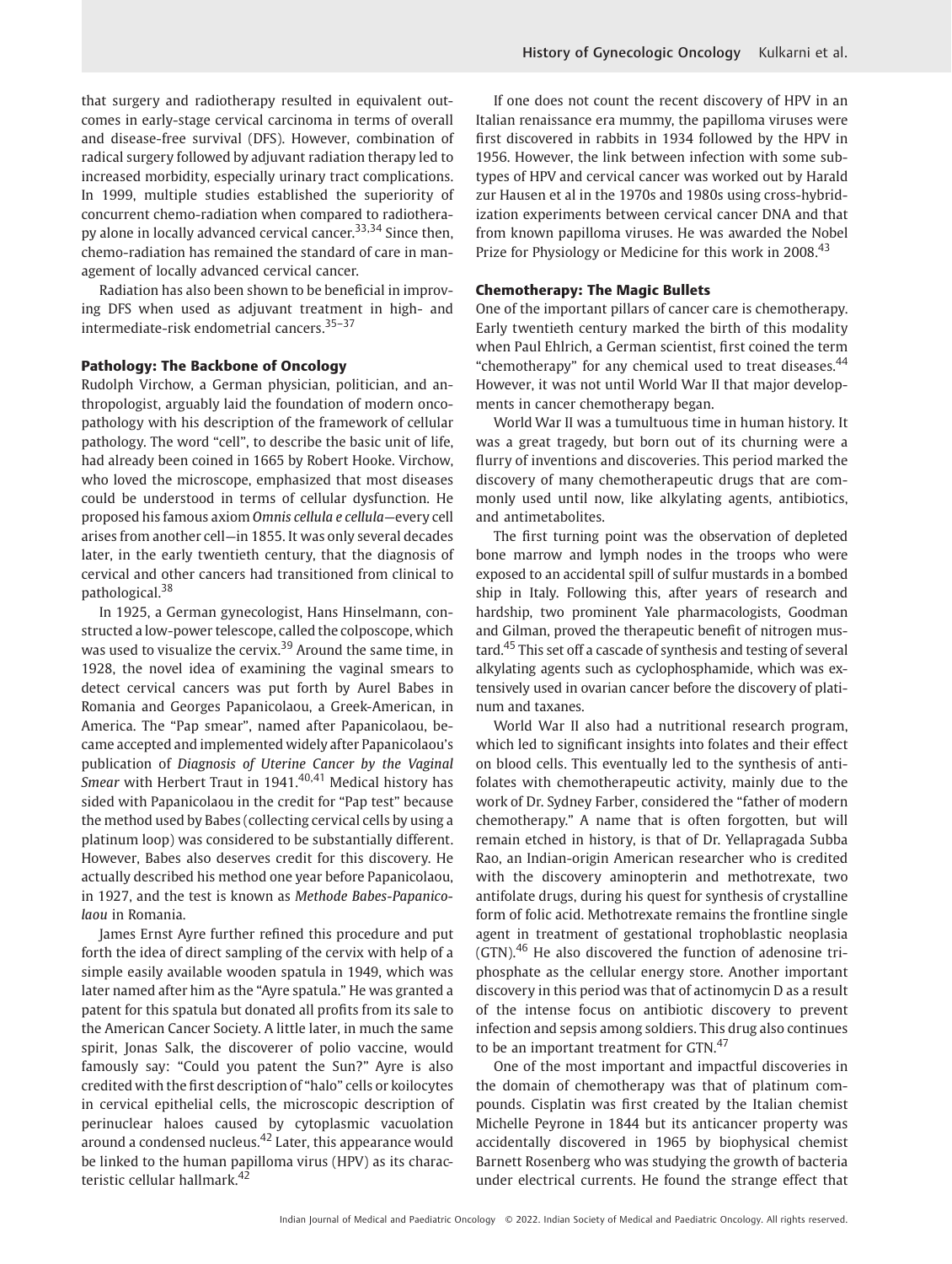bacteria could grow to 300 times in size when platinum electrodes were used. This was due to corrosion of the test solution by the platinum electrodes to produce cisplatin. He published his initial findings, followed 3 years later by the activity of cisplatin against tumors in mice.<sup>48,49</sup> Cisplatin was first licensed for use in testicular cancer in 1978, in which it dramatically increased the cure rates, followed soon by a number of other cancers, including ovarian cancer,  $50$  in which it became the backbone of combination regimens.<sup>51</sup> Although highly effective, cisplatin is a toxic drug.

Other platinum analogues like carboplatin were subsequently tested and were found to be equivalent in terms of efficacy, while being less toxic, in ovarian cancer. Carboplatin has largely replaced cisplatin in ovarian cancer treatment although cisplatin continues to be the drug of choice in cervical cancer when used as a radiosensitizing agent. The other important chemotherapy drug in gynecologic cancers is paclitaxel. It was discovered by Monroe Wall and Mansukh Wani at Research Triangle Institute in North Carolina in  $1971$ <sup>52</sup> while its action on microtubule function was discovered by Susan Horwitz in New York in 1979.<sup>53</sup> Its single agent activity was initially demonstrated in advanced ovarian cancer.<sup>54</sup> The landmark trial that established its use as a standard treatment in first-line setting was "GOG 111," which showed that a combination of paclitaxel and cisplatin improved overall survival compared with cyclophosphamide and cisplatin.<sup>55</sup> This treatment, with cisplatin substituted by carboplatin, continues to be the standard first-line treatment of ovarian cancer 25 years later, today. Carboplatin replaced cisplatin as a result of evidence of its equivalent efficacy and lesser toxicity from GOG 158 and AGO trials. $56,57$ 

#### Multidisciplinary Approach: United We Win

Most of the initial chemotherapeutic advances were in hematolymphoid malignancies, while solid tumor arena remained dominated by locoregional treatments—surgery and radiotherapy—until the 1960s. However, it began to be noticed that irrespective of the radicality of local treatment, cure rates had plateaued.<sup>58</sup> This led to the hypothesis of presence of micrometastases, early in the natural history of cancers. These thoughts were pioneered by an American breast cancer surgeon, Dr. Bernard Fisher, under whose leadership the National Surgical Adjuvant Breast and Bowel Project conducted a series of landmark clinical trials to show that postsurgical outcomes could be markedly improved with the use of chemotherapy in breast cancer.<sup>59</sup> This brought about the idea of adjuvant, and later neoadjuvant, chemotherapy that resulted in dramatic increase in cure rates of many solid tumors—ovarian cancer being a prime example.

Thomas C. Griffiths continued the legacy of Meigs. He further refined CRS for ovarian cancer and subjected his patients to adjuvant chemotherapy with nitrogen mustard. His 1972 publication, wherein he used nitrogen mustard as adjuvant therapy, showed a doubling of survival time compared to Meigs series.<sup>60</sup>

A longstanding debate in ovarian cancer has been the relative merit of using neoadjuvant chemotherapy followed by surgery versus surgery-first approach. Surprisingly, this question is still being debated, a decade after the publication of the first trial that proved the equivalence of the two approaches.<sup>61</sup> Most clinicians now consider neoadjuvant chemotherapy to be a valid treatment option in patients with advanced-stage disease that is unlikely to be optimally cytoreduced by initial surgery. A similar longstanding debate in cervical cancer has been the use of neoadjuvant chemotherapy followed by surgery versus concomitant chemoradiation (CTRT) in patients with locally advanced disease. This debate was only recently settled with the presentation and publication of an important randomized trial from India, which showed that CTRT results in higher DFS compared with neoadjuvant chemotherapy surgery. $62$  These results were confirmed by a very similar trial by the EORTC group, which has been subsequently presented but not yet published.<sup>63</sup>

#### Evidence-Based Medicine and Clinical Trials: Devil Is in the Data

James Lind, the British naval doctor, has been widely credited with conducting the first clinical trial in 1753, wherein he discovered the cause of scurvy in ailing sailors.<sup>64</sup> The era of evidence-based medicine truly began when the then American President Richard Nixon began his "war on cancer" by passing the National Cancer Act of 1971. In the past few decades, there has been a consensus among medical fraternity and regulatory agencies that the best way to determine optimal treatment protocols is by conducting adequately powered "randomized controlled trials," which are universally acknowledged as the highest level of evidence. The theory and procedure of random assignment of treatments was pioneered by two great scientists, Ronald Aylmer Fisher in the 1920s and 1930s and Austin Bradford Hill in the 1940s and 1950s.<sup>65,66</sup> Modern medicine now stands on a pillar of high-quality evidence thanks, in no small measure, to the ideas pioneered by these giants.

#### Cancer Biology and Genetics: DNA Holds the Key

No history of cancer can be complete without paying homage to the biologists and other basic scientists who made important contributions that translated into actionable treatments.

An apt example in gynecologic oncology is the discovery of BRCA gene by Mary Claire-King, who initially trained to become a mathematician but later shifted to genetics. Years of painstaking research, which involved complex multivariate linkage and segregation analyses, finally yielded fruit when she officially announced the discovery of a locus on chromosome 17q21, which was very strongly associated with the risk of inherited breast cancer (BRCA1 gene), in October 1990 at the American Society of Human Genetics meeting.<sup>67</sup> Three years later, in 1994, Wooster et al announced the discovery of BRCA2 gene.<sup>68</sup>

Others consolidated Claire-King's work and firmly established the role of BRCA1 and BRCA2 genes in breast and ovarian cancers.<sup>69</sup> The therapeutic exploitation of BRCA mutations, and the resulting homologous recombination deficiency, began with famous publications in Nature by two groups in the UK, wherein they showed that cells with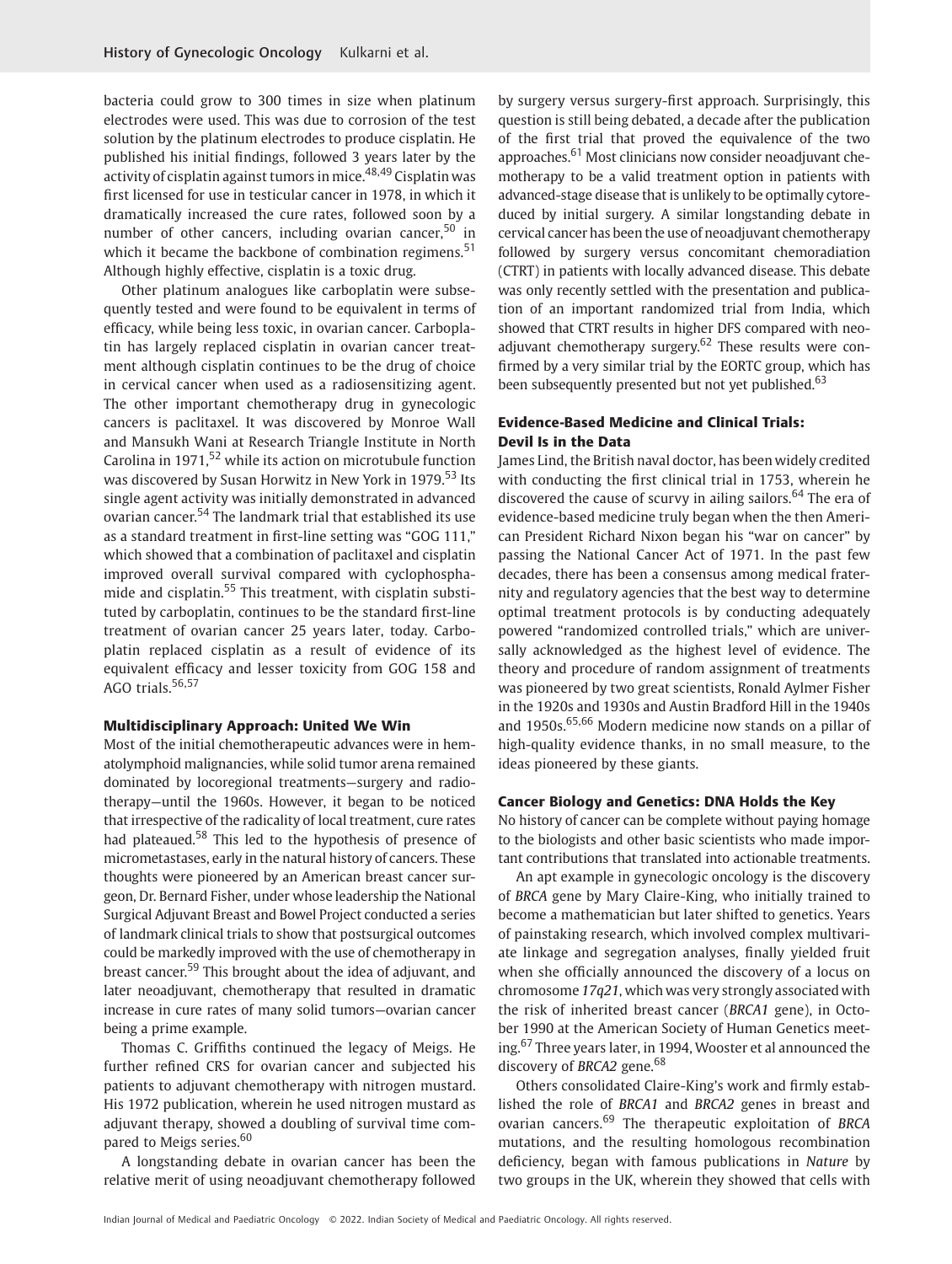BRCA1 or BRCA2 mutation were profoundly sensitive to inhibition of the enzyme poly(adenosine diphosphate-ribose) polymerase (PARP), which is involved in another DNA repair mechanism called base excision repair. $70,71$ This is now understood in terms of PARP inhibition being synthetically lethal with the presence of either of the BRCA mutations. It is interesting to note that PARP itself was discovered in 1963, not too long after the discovery of the double-helical structure of DNA.<sup>72</sup>

The story of PARP inhibition is a lesson, if one was needed, that progress in biology in general and cancer therapeutics in particular is the result of a series of steps that may seem apparently disconnected initially, but form beautiful patterns when eventually linked to each other.

# Conclusion

The story of gynecologic oncology has been written by many hands, some unseen, which have helped shape this specialty into the form it has taken today. We conclude by paying our tribute to the pioneers.

Conflict of Interest None.

#### References

- 1 Sushruta , Bhishagratha KL. An English Translation of the Sushrutha Samhita: Based on Original Sanskrit Text. 2nd edition. Varanasi: Chowkhamba Sanskrit; 1963
- 2 Charaka , Kaviratna AC. Charaka Samhita: Translated into English. Varanasi: Choukambha Sanskrit; 1991
- 3 Chisholm H. Soranus. In: Encyclopaedia Britannica. Vol. 25. 11th edition. Cambridge University Press; 1911:430
- 4 Sims M. The Story of My Life. New York: Appleton; 1884
- 5 Dorland NWA. The American Illustrated Medical Dictionary. W.B. Saunders Company; 1917:272
- 6 Fulop-Miller R. Triumph Over Pain. New York, NY: The Literary Guild of America, Inc.; 1938
- 7 Simpson JY. Cases of excision of the cervix uteri for carcinomatous disease. Dub Quart J Med Sci 1846;2:352–372
- 8 Ebert A. [30 January 1878: Wilhelm Alexander Freund and the abdominal extirpation of the uterus]. Zentralbl Gynäkol 1989;111 (14):995–1003
- 9 Dursun P, Gultekin M, Ayhan A. The history of radical hysterectomy. J Low Genit Tract Dis 2011;15(03):235–245
- 10 Schauta F. Indication and technik der vaginalen Totalexstirpation. zeitschrift fur Heilkunde; 1891
- 11 Mitra S. Extraperitoneal lymphadenectomy and radical vaginal hysterectomy for cancer of the cervix (Mitra technique). Am J Obstet Gynecol 1959;78(01):191–196
- 12 Wertheim E. Zur frage der radical operation beim uterus krebs. Arch Gynakol 1900;61:627
- 13 Speert H. Obstetric and Gynecologic Milestones; Essays in Eponymy. New York: Macmillan; 1958
- 14 Clark JG. A more radical method of performing hysterectomy for cancer of the uterus. Bull Johns Hopkins Hosp 1895;6:120
- 15 Meigs JV. Tumors of the Female Pelvic Organs. New York: The Macmillan Company; 1934
- 16 Schorge JO, Bregar AJ, Durfee J, Berkowitz RS. Meigs to modern times: the evolution of debulking surgery in advanced ovarian cancer. Gynecol Oncol 2018;149(03):447–454
- 17 Meigs JV. Cancer of the ovary. N Engl J Med 1939;220:545–553
- 18 Griffiths CT. Surgical resection of tumor bulk in the primary treatment of ovarian carcinoma. Natl Cancer Inst Monogr 1975; 42:101–104
- 19 Nelson H, Sargent DJ, Wieand HS, et al; Clinical Outcomes of Surgical Therapy Study Group. A comparison of laparoscopically assisted and open colectomy for colon cancer. N Engl J Med 2004; 350(20):2050–2059
- 20 Walker JL, Piedmonte MR, Spirtos NM, et al. Laparoscopy compared with laparotomy for comprehensive surgical staging of uterine cancer: Gynecologic Oncology Group Study LAP2. J Clin Oncol 2009;27(32):5331–5336
- 21 Janda M, Gebski V, Davies LC, et al. Effect of total laparoscopic hysterectomy vs total abdominal hysterectomy on disease-free survival among women with stage I endometrial cancer: a randomized clinical trial. JAMA 2017;317(12):1224–1233
- 22 Ramirez PT, Frumovitz M, Pareja R, et al. Minimally invasive versus abdominal radical hysterectomy for cervical cancer. N Engl J Med 2018;379(20):1895–1904
- 23 Coleman RL, Spirtos NM, Enserro D, et al. Secondary surgical cytoreduction for recurrent ovarian cancer. N Engl J Med 2019; 381(20):1929–1939
- 24 Shi T, Zhu J, Feng Y, et al. Secondary cytoreduction followed by chemotherapy versus chemotherapy alone in platinum-sensitive relapsed ovarian cancer (SOC-1): a multicentre, open-label, randomised, phase 3 trial. Lancet Oncol 2021;22(04):439–449
- 25 Harter P, Sehouli J, Vergote I, et al; DESKTOP III Investigators. Randomized trial of cytoreductive surgery for relapsed ovarian cancer. N Engl J Med 2021;385(23):2123–2131
- 26 Cantrill V. The realities of radium. Nat Chem 2018;10(08):898
- 27 Obituary: E. H. GRUBBE, M.D., F.A.C.P. BMJ 1960;2:609
- 28 London Health Sciences Centre. Celebrating the 60th anniversary of the world's first cancer treatment with Cobalt-60 radiation. [https://www.lhsc.on.ca/about-lhsc/about-lhsc-129#:~:](https://www.lhsc.on.ca/about-lhsc/about-lhsc-129&x0023;:&x007E;:text&x003D;LONDON&x0025;2C&x0025;20ON&x0025;20&x0025;E2&x0025;80&x0025;93&x0025;20On&x0025;20October&x0025;2027,in&x0025;20the&x0025;20field&x0025;20of&x0025;20radiotherapy) text¼[LONDON%2C%20ON%20%E2%80%93%20On%20October%](https://www.lhsc.on.ca/about-lhsc/about-lhsc-129&x0023;:&x007E;:text&x003D;LONDON&x0025;2C&x0025;20ON&x0025;20&x0025;E2&x0025;80&x0025;93&x0025;20On&x0025;20October&x0025;2027,in&x0025;20the&x0025;20field&x0025;20of&x0025;20radiotherapy) 2027,in%20the%20fi[eld%20of%20radiotherapy](https://www.lhsc.on.ca/about-lhsc/about-lhsc-129&x0023;:&x007E;:text&x003D;LONDON&x0025;2C&x0025;20ON&x0025;20&x0025;E2&x0025;80&x0025;93&x0025;20On&x0025;20October&x0025;2027,in&x0025;20the&x0025;20field&x0025;20of&x0025;20radiotherapy)
- 29 Banerjee S, Mahantshetty U, Shrivastava S. Brachytherapy in India - a long road ahead. J Contemp Brachytherapy 2014;6(03): 331–335
- 30 Munshi A, Ganesh T, Mohanti BK. Radiotherapy in India: history, current scenario and proposed solutions. Indian J Cancer 2019;56 (04):359–363
- 31 Shrivastava S. Brachytherapy–perspectives in evolution: take it with a bag of salt. J Cancer Res Ther 2005;1(02):73–74
- 32 Landoni F, Maneo A, Colombo A, et al. Randomised study of radical surgery versus radiotherapy for stage Ib-IIa cervical cancer. Lancet 1997;350(9077):535–540
- 33 Rose PG, Bundy BN, Watkins EB, et al. Concurrent cisplatin-based radiotherapy and chemotherapy for locally advanced cervical cancer. N Engl J Med 1999;340(15):1144–1153
- 34 Morris M, Eifel PJ, Lu J, et al. Pelvic radiation with concurrent chemotherapy compared with pelvic and para-aortic radiation for high-risk cervical cancer. N Engl J Med 1999;340(15):1137–1143
- 35 de Boer SM, Powell ME, Mileshkin L, et al; PORTEC Study Group. Adjuvant chemoradiotherapy versus radiotherapy alone in women with high-risk endometrial cancer (PORTEC-3): patterns of recurrence and post-hoc survival analysis of a randomised phase 3 trial. Lancet Oncol 2019;20(09):1273–1285
- 36 Wortman BG, Creutzberg CL, Putter H, et al; PORTEC Study Group. Ten-year results of the PORTEC-2 trial for high-intermediate risk endometrial carcinoma: improving patient selection for adjuvant therapy. Br J Cancer 2018;119(09):1067–1074
- 37 Creutzberg CL, Nout RA, Lybeert MLM, et al; PORTEC Study Group. Fifteen-year radiotherapy outcomes of the randomized PORTEC-1 trial for endometrial carcinoma. Int J Radiat Oncol Biol Phys 2011; 81(04):e631–e638
- 38 Jenkins D. A brief history of cervical cancer. In: Human Papillomavirus: Proving and Using a Viral Cause for Cancer. Massachusetts, USA: Elsevier; 2019:1–12